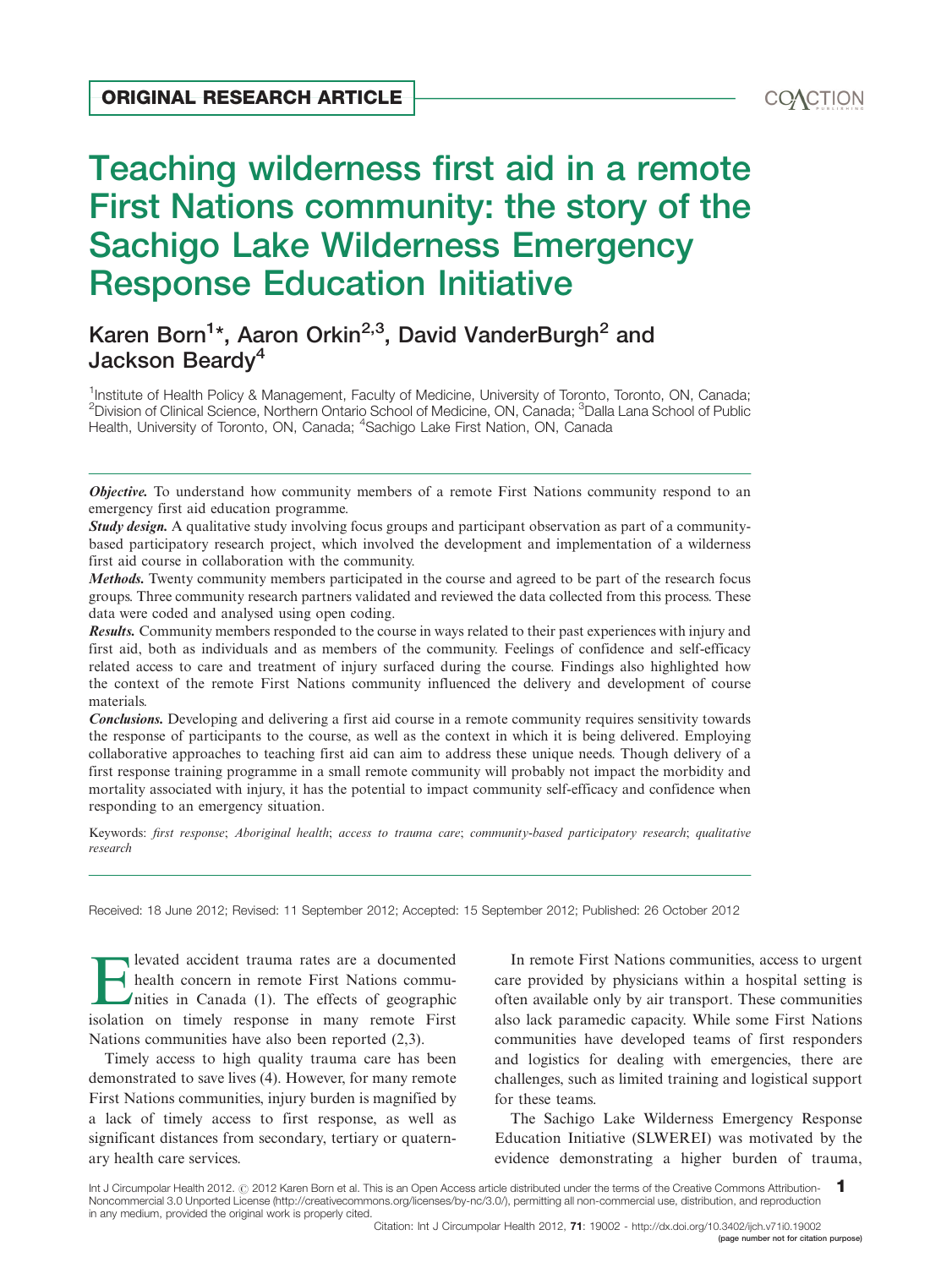coupled with the challenge of access to high quality first response in many remote communities (3). The purpose of this project is to better understand the challenges around first response and work with the Sachigo Lake community to develop and deliver a regionally and culturally appropriate training programme.

In this article, we briefly describe SLWEREI, with a focus on the question, ''what is the response of a remote First Nations community to an emergency first aid course?''

Results provide insights into understanding emergencies within the remote First Nations context and describe how a course that engages community members in its development and design can help fill a knowledge and resource gap.

### Materials and methods

### Research setting

Sachigo Lake (population 400) is situated in the subarctic boreal forest of Northwest Ontario, located 425 km north of Sioux Lookout, which is a hub of transport and services for the remote reserves in the region. Like most of the 28 Oji-Cree reserves in this 3,00,000 square km region, Sachigo Lake is accessible by plane year-round or ice roads during the winter.

Basic primary care is provided through a nursing station, funded by Health Canada, which is generally staffed by 3 nurses and community health workers. A family physician, based in Sioux Lookout, visits the community for 3-4 days per month and is available for telephone consultations when not in the community. Transport times to hospital services and specialist care in Sioux Lookout, Thunder Bay or Winnipeg are seldom less than 4 hours, and with weather or other delays, transport times can be significantly longer.

### Study population

Course participation was purposive and under the discretion of the community research partner, who is the Director of the Health Authority, member of the band council and Sergeant of the local detachment of the Canadian Rangers (5). The community research partner selected course participants based on his own discretion and related to his view of who would benefit from the course. Participants were purposively selected from various backgrounds in the community and included community health workers, Canadian Rangers, educators, maintenance workers, Band Council members and employees of the community store. Some course participants had multiple roles, for example, being both a staff member at the school and a member of the Band Council. There were 20 participants in total (5% of the community population), including 3 research

partners. Thirteen men and seven women participated in the course.

The course content and design is described elsewhere (6).

### Data collection and analysis

The programme design and research process employed community-based participatory research (CBPR) methodology. CBPR is a framework that can be applied to gain better understanding of the social context related to a phenomena being studied and aims to work with community partners to facilitate ownership of the research process and use the results to improve the community (7,8).

The CBPR process followed key principles of participation and equity of the community, sensitive to the needs and interests of the community partners. These principles are: (a) integration of community members, participants, research and programme delivery team as equal partners in every phase, (b) structural and functional integration of the intervention and evaluation components, (c) a flexible agenda, responsive to the demands from the broader environment and (d) create a project representing learning opportunities for all involved.

The research team met with community partners and stakeholders in May 2010, which focused on learning about community needs and past critical medical events in the community, as well as establishing relationships and trust between partners. The choice of methodology was based on input from community members, who expressed a preference for participant observation, focus groups and sharing circles. Researchers engaged in CBPR projects with First Nations communities in Canada have developed Research Agreements to codify and clarify expectations, control of data, roles and responsibilities of researchers, community research partners and community members, and to set out a mutuallyagreed upon knowledge translation and dissemination plans of the research (8). Principles for the Research Agreement were discussed during the site visit and finalised in November 2010.

At the outset of the course, the researcher conducted a short presentation outlining the key aspects of consent in plain language for the participants.

Eight focus groups, generally with 4 participants each, took place on the first and third day of the course. Each of these focus groups were approximately 45 minutes in duration. In addition, a sharing circle with all participants  $(n=20)$  took place during the final day of the course at the closing banquet. Both the focus groups and sharing circle were facilitated by an embedded researcher, who conducted participatory observation throughout the course duration.

The sharing circle is a process, where people speak in turns. Sharing circles have been used in resarch with First Nations for seeking consensus in decision-making, resolving conflicts and building trust (9). Focus groups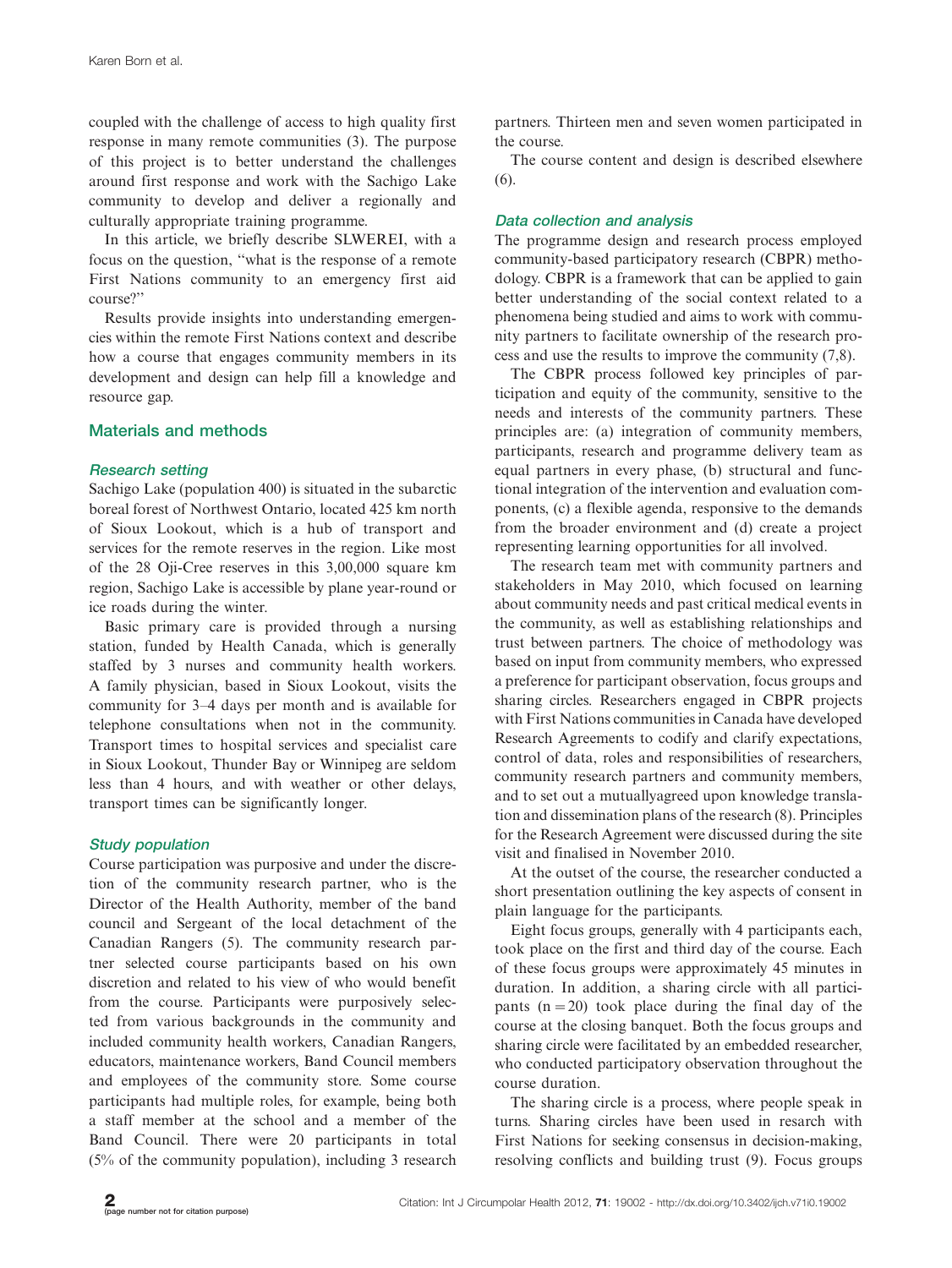were the preferred method of course participants, and course participants were told that focus groups were not mandatory; however, attendance was 100%. Themes were then discussed with community research partners  $(n=3)$ . Community research partners included the local Health Director as well as two members of the community who participated in the course, selected by the Health Director. These individuals had no training in qualitative research; however, during meetings they reflected on key themes drawn from focus groups. Themes were discussed between the researcher, research partners and Health Director.

Focus groups are often used as a mode of data collection in research with First Nations' communities (10). The language used to describe themes is drawn from health research and evaluation literature. For example, the term, resilience, is used to describe how First Nations individuals and communities attain positive outcomes in a climate of risk and adversity, based on the legacies of past colonialism, dislocation and exploitation (11). Similarly, self-efficacy has been defined as the belief that one can perform specific activities in specific situations. Self-efficacy is rooted in context and varies based on situations, environment and context (12). The concept of self-efficacy has been applied to similar research projects. For example, the Sandy Lake Health and Diabetes Project used a scale of dietary self-efficacy to measure the impact of a culturally appropriate, school-based dietary intervention among children in that community (13).

A semi-structured interview guide (Table I) with questions focused on the course experience was used during the focus group. As per the wishes of participants, in lieu of recording, the researcher took detailed and often verbatim notes (14).

### **Results**

Twenty community members were purposively selected to participate in the course. The results represent the views of the course and research participants alone  $(n=20)$ .

The findings of this study are grouped into two main themes, the first focused on participant's response to the course personally and as community members, and the second on the community response and context for the course.

### Personal context

Throughout the course, stories about personal experiences with injury, illness or death were shared. Stories were used as a way to learn and the course included scenarios.

The scenarios that we did kind of made me realize that it could actually happen to me if I need to help someone. The reality set in for me especially when we were doing the scenarios. When I did first response [training in the past] it didn't really click in with me it didn't feel like it was going to happen. It's not real. This course was set in an environment that it might happen. (Participant) [Day 5, Sharing Circle]

To many course participants, scenarios and course material also brought forth memories of past experiences.

Doing CPR on baby reminded me of when they did this on my 2 month old granddaughter. They took her and were doing it on the washing machine. I didn't know how to do that. (Participant) [Day 1, Participant Observation]

In contrast to the panic described in previous experiences with injury, illness or death some noted that course participation influenced their confidence.

I just want to thank everybody for participating, thank the instructors a lot: we have 3 doctors present here today and a researcher. I want to thank them for coming and giving us I guess the confidence for us to know what to do in emergency situations. I have boosted up my confidence level if I should see an emergency I'm capable of what I can do. (Participant) [Day 5 Sharing Circle]

| Interview date          | Sample questions                                                                                                                                                   |
|-------------------------|--------------------------------------------------------------------------------------------------------------------------------------------------------------------|
| Courses days            | Can you share a story about something that you experienced that you learned about today?                                                                           |
| $1 - 3$                 | Is there something today (from specific session) that you didn't understand? Why?                                                                                  |
|                         | Is there something about the course (specific session) that you felt was more relevant to certain groups in the<br>community?                                      |
| Courses days<br>$4 - 5$ | Can you share a story from the course where you learned something new that will help you in an emergency<br>situation?                                             |
|                         | Can you share a story from the course where you felt that what you were learning really will not help you in a real<br>emergency situation?                        |
|                         | Can you provide an example about how or what you will do differently given your course learnings?<br>What do you think makes a course effective in your community? |

Table I. Sample interview guide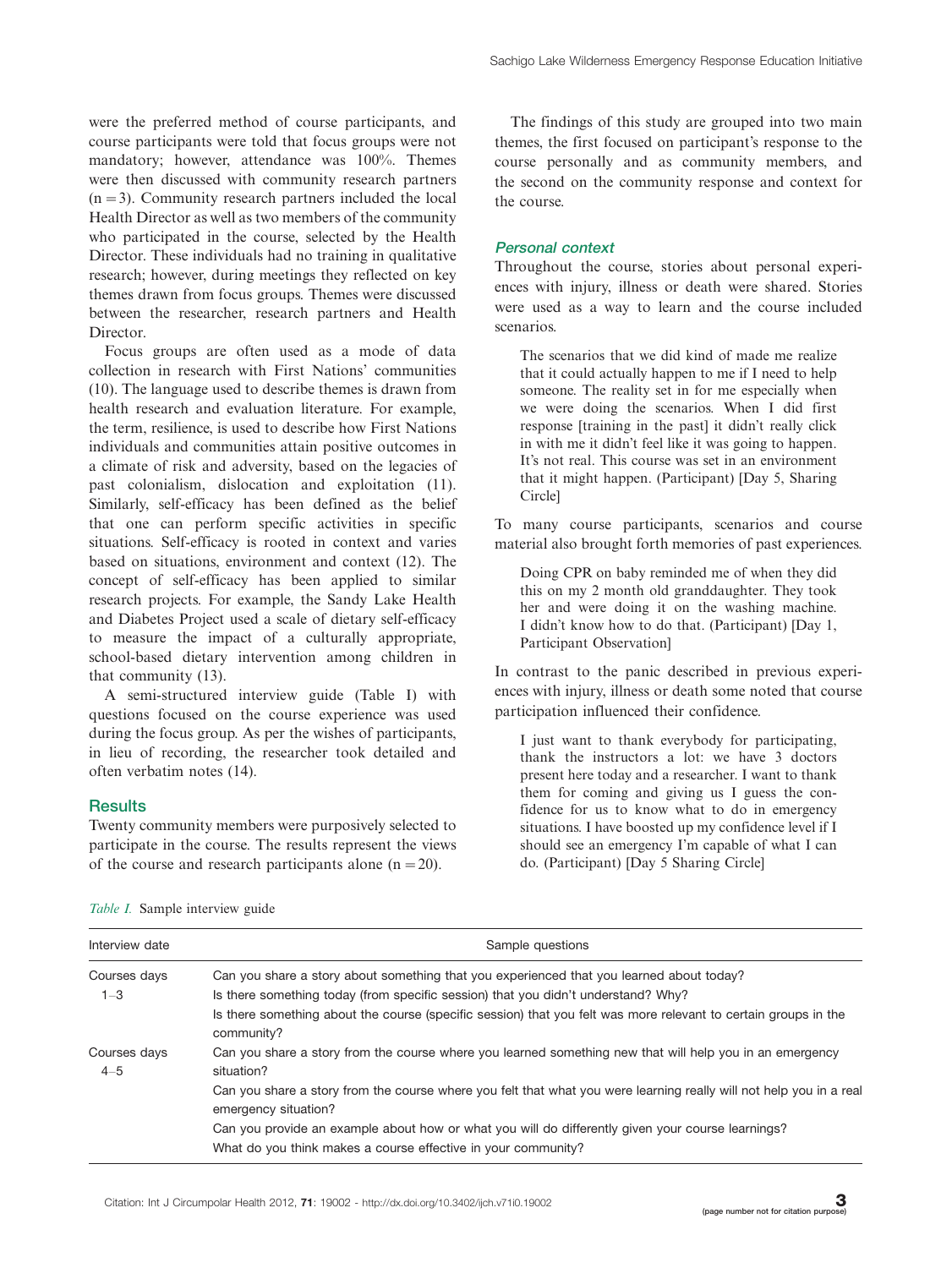Course participants shared stories with underlying messages of self-sufficiency and independence.

Everyone goes out alone. That's what happened to my grandpa once. He dislocated his [points to hip] he was out in the cabin ... he managed to crawl out to his boat, crawl up the hill. (Participant) [Day 3 Focus Group]

However, participants noted informal ways to keep track of individuals when they go into the bush (wilderness), as well as informal reinforcements and support during a crisis. Participants described how when groups go into the bush, there are informal systems in place, such as having an estimated time of return, to ensure safety.

Participant 1: personally I know that I have this knowledge ... what I just learned this past week and if I were somewhere if somebody did get hurt or get sick I would know what to do. And what is that stable and unstable.

Participant 2: It's the same in other communities. (Researcher asks: Why?) I think we're just being taught the same ....

Participant 3: The upbringings ... the teachings of our parents and grandparents. Be self sufficient in all aspects of life.

[Day 5 discussion with research partners]

Expressions of self-confidence and self-sufficiency were contrasted with descriptions of barriers and challenges in accessing health services and information. A number of participants expressed concerns in accessing care in the community. In the below quote, the participant notes trouble in accessing prescriptions, alluding to prescription opioid abuse and misuse.

To this day I'm scared to get severe headaches again. I went through ... it was awful. I was here getting stuck. I saw my face twisting and my eyes .... But I kept going to the nursing station and she told me use hot compresses at home.

That's what they say.

They say you just want a prescription drug. That's what's stopping the nurses. That's what the abuse is doing to people. You can't even get Tylenol now.

[Day 2 Course, participant observation]

The notion of confidence can also be ascribed beyond the individual to the community, which leads into the second theme group of community context and impact.

### Community context

Participants suggested that knowledge acquired from the course was shared, and that the course provided collective gain.

Participant 1: If they have to sent out a rescue party it will feel that someone with this knowledge will get called upon. We can go out as rescue party. I may

forget some stuff. He [referring to another participant] may forget some stuff but together we can share ideas.

Participant 2: I know that there are people spread out across the community. I can call someone closer to respond to that emergency closer to get there. We have to keep this group active.

... .

Participant 3: And the other thing is that (Participant 5) knows the east side [of the outlying areas from the community] and (Participant 1) knows the north side [of the outlying areas from the community] we have people that we can know how to navigate the lake and the river at any time [of the year].

Participant 1: That's the thing with this community that people know the lay out of the land. The territory. Not everyone knows.

Participant 4: It's not just the territory it's the wind, the currents, different parts of the land. [Group 2, Day 3 Focus Group]

The theme of collective gain and knowledge emerged in many conversations with participants.

Participant 1: When we were doing these scenarios there was some things that we forgot and my partner was there to correct me. He would say what else could be done .... With that way, the way that it came together, I guess he heard what (Participant 2) said we live right across the community. If something happened on the west side the people there who got the training they'd be the first ones. While they are assessing then others could come and see what's not right they could step in and correct and see what's not right.

Participant 2: Team work ... ya in each community. The community comes together and works together as one. [Day 5 discussion with research partners)

Course material is meaningful when grounded in the community context. This is a challenge as conventional wilderness first aid courses are developed with the assumption that participants do not live in remote or wilderness areas. Participants were interested in the applicability of the course to their context, which includes periods of time spent in the areas outlying the community, "the bush". Scenarios were tailored to the community context. Conventional courses employ scenarios where "rescuers" happen upon "victims" who are strangers. In the Sachigo Lake community, there are no strangers.

Participant 1: being outside helps me remember ... its more realistic. Participant 2: Here things happen in any weather, in snow and in blizzards. [Participant Observation Notes Day 3] ... We should get someone to jump in the lake for

hypothermia ... lets make it real. (Participant) [Participant Observation Notes Day 2]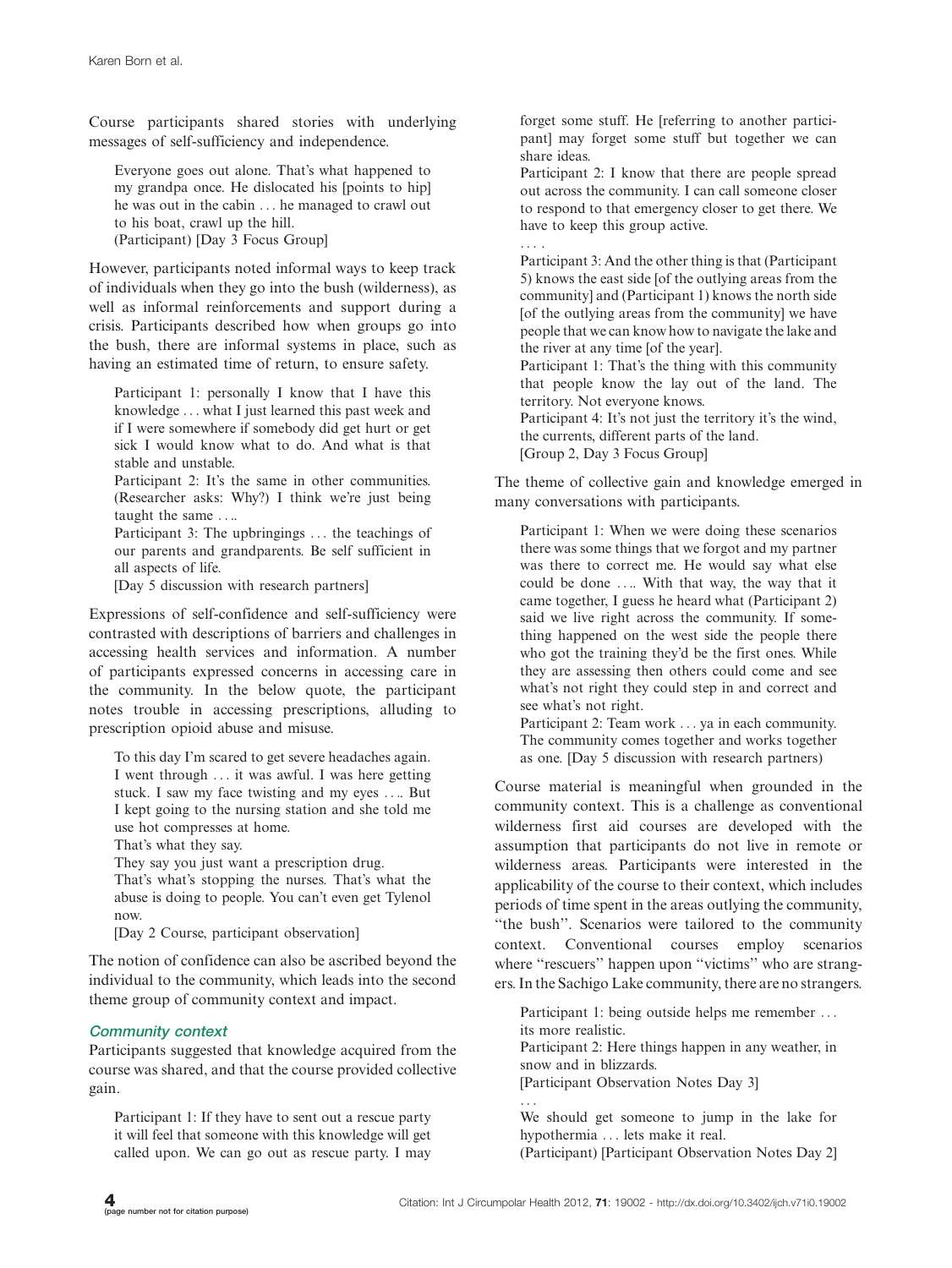The research methods and small sample size limit the ability to answer the question of whether the course was effectively tailored to the community. However, participants reminded instructors about their context and questioned its relevance, particularly during the first two days of instruction.

This is a good program but most of the time we're out there with no highways, no nursing stations, so I want some answers around how to take care of people when they are sick. (Participant) [Day 2 Participant Observation Notes]

I don't know what you guys consider wilderness ... for us its when we go outside. We don't have a nursing station out there in the bush. (Participant) [Day 3 Participant Observation Notes]

Participants would adapt scenarios to reflect their own experiences. The quote below was in response to a question asking what participants would like to learn more about, suggesting a need for scenarios that commonly occur in the community context.

I had to splint up my daughters' arm last week. They are rough with each other nowadays. The scenarios involved mostly adults. [Day 3, Focus Group]

Participants reflected on the importance of collaboration on course content.

If you want to learn something it goes both ways. That's the attitude these people have brought here with them. They have something to teach and they have something to learn from us. That's what I appreciate from this one here. (Participant) [Day 3 Focus Group]

### **Discussion**

The responses to a wilderness first response course in a remote First Nations community were grouped into two main themes, personal and community contexts.

The personal context focused on sharing of stories related to injury and illness, and the ways in which prior experiences to injury influenced individuals. Research has demonstrated that Aboriginal populations in Canada bear a disproportionate burden of trauma and other critical health emergencies in Canada (1,15). While scenarios are an important part of first response teaching and learning, they can bring forth painful recollections of previous experiences.

Empowerment was a significant theme – with participants expressing a strong sense of empowerment from knowledge gained in the course; this contrasted with sentiments of participants related to challenges in accessing health services.

The community context was focused on two themes, the first around the course providing shared community knowledge, with participants' feeling of being part of a community response to injury. The community context also has implications for pedagogy and highlighted the importance of community input around course content. Grounding content in community context through appropriate scenarios was a means to enhance relevance.

## Limitations

There are a number of limitations to this study related to the practical challenges of conducting participatory action research in remote First Nations communities, as well as the challenges in making general statements based on experiences within one community.

The Sachigo Lake community was approached for this research project in early 2009 through the physician, who shared the idea with the local Health Director, who was a key research partner and champion for this project. The Health Director facilitated access to community resources, selected participants and research partners. The importance of a community research partner who facilitated the collaborative relationship cannot be understated, and may be difficult to replicate. The influence of this research partner and his support for the SLWER-EI was well known amongst participants and community members, and this may have influenced what participants expressed, and their abilities to speak freely and critically. The importance of a strong partnership with First Nations community leaders, who then facilitated access and set the stage for meaningful CBPR has been described elsewhere (16).

The role of an embedded evaluator was as much for continuous quality improvement, as it was for on-going feedback and response. Anecdotally, community members suggested that they valued having an evaluation component as it demonstrated flexibility in the curriculum as well as willingness to make real-time changes based on feedback. While the approach used was based on best practices in qualitative research, there was flexibility, including not recording focus groups and having community research partners with little formal research training. In addition, analysis was based on daily researcher coding, which was then validated through conversations with research partners. To follow CBPR and ensure participation throughout the research process, inter-rater reliability was obtained by consulting individuals not present during SLWEREI.

This study is not a programme evaluation but rather a description of a pilot programme in one community. To conduct a comprehensive evaluation on interventions, such as the SLWEREI, there is a need to look at the programme and responses across multiple communities (17).

## Future research

A review of the study's findings suggest that teaching a first aid course in a remote First Nations community should take note of important personal and community contexts.

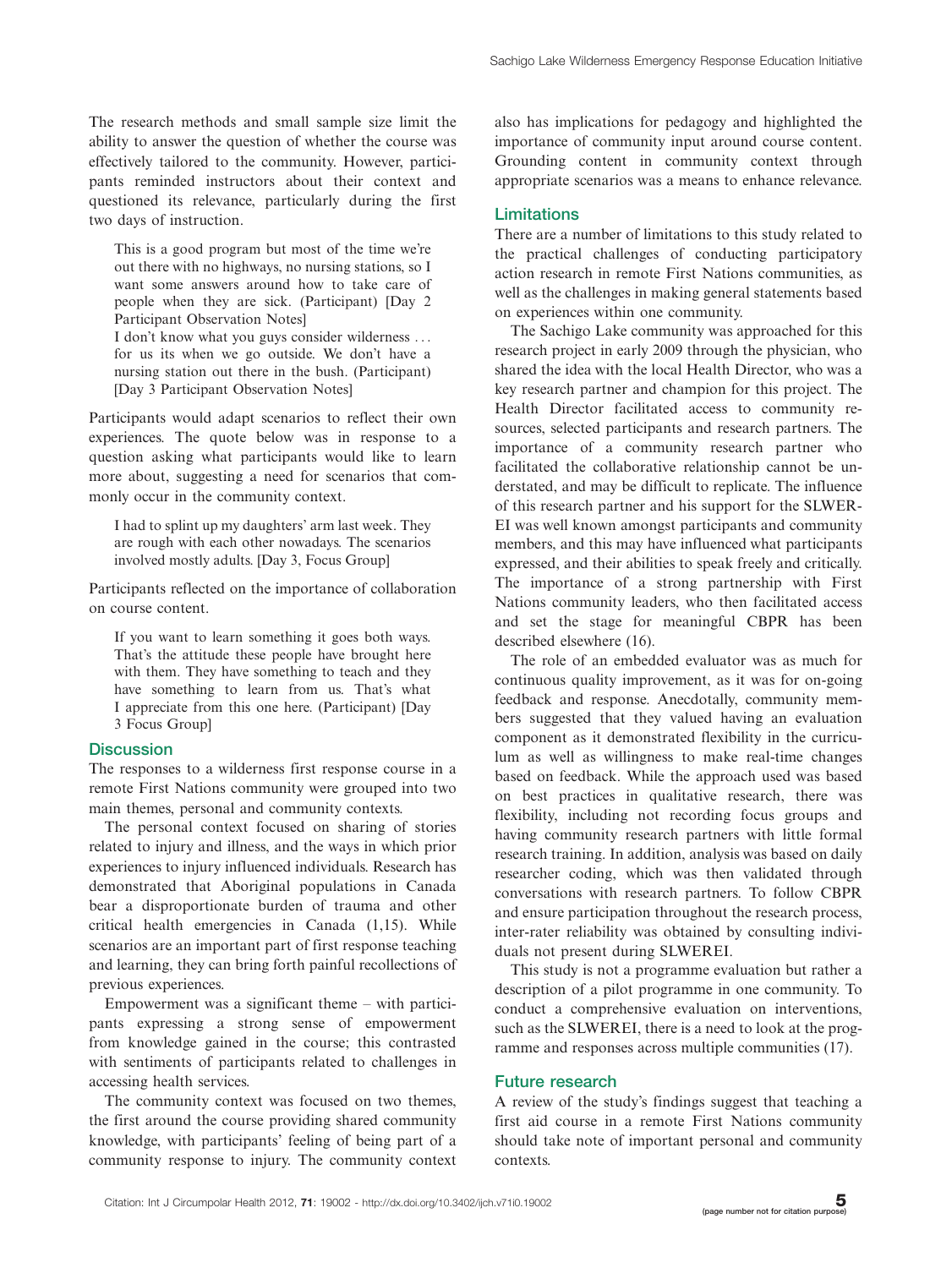### Establish strong partnerships and collaboration

Early work to establish partnerships, build trust and ensure a collaborative relationship with the community was a critical building block for this project. An initial site visit helped build trust. Efforts to ensure collaborative partnerships were carried through to the course, where participants expressed the importance of reciprocal learning and exchange.

# Consider previous experiences with injury and critical emergencies

First aid courses in small remote First Nations communities must be sensitive towards the higher burden of injury in these communities and participants' first-hand experiences.

### Consider how self-sufficiency and self-efficacy are taught and conveyed through course material

Remote First Nations communities like Sachigo Lake are by design, and historically, quite self-sufficient. While conventional first aid courses focus on stabilising patients and preparing them for a hand-off to a more qualified or well-resourced professional, these remote communities may not always have this option available. Teaching course material in a way that is cognizant of the tension between communities' self-sufficiency and helplessness in accessing external resources is important. Course participants are well aware of barriers to accessing care and course material needs to be grounded in this context.

### Ground course in community context

Conventional first aid courses teach groups of people who work together as a team or who will apply skills as individuals. SLWEREI course participants are neither.

Participants expressed how the course was a way for the whole community to learn and enhance community capacity, rather than individual capacity, in first response. Community members discussed how their knowledge is reinforced by other course participants.

### Utilise appropriate community scenarios and simulations

Scenarios are an important aspect of teaching and learning first aid. Simulations were seen as an important modality for learning and a way to make course material "real". Community input into developing these scenarios, and feedback around which are effective, is important.

### Fill the research gap

This research is a pilot project. There is a gap in the literature on how a first aid course can build emergency response capacity in remote communities. Conducting a broader evaluation of the course across many communities over time can provide increased depth and breadth to understand key levers to the course's success or failures, and evaluate impact.

## **Conclusions**

This article describes how a meaningful research collaboration and partnership was built, fostered and sustained, and how community input and partnership was key to developing and delivering an appropriate and relevant course.

Understanding context is critical to delivering a course that is appropriate and relevant to participants. Teaching content through scenarios and simulations that are community-specific, and recognising how context can be woven into course materials, is important to ensure the course is relevant. Though delivering a first response training programme in a remote First Nations community may not impact morbidity and mortality associated with injury, it has the potential to impact selfefficacy and confidence surrounding first response.

The findings from this pilot study can help provide insights around how an educational intervention in first aid skills can contribute to building capacity in remote communities for managing critical health needs and emergencies.

### Acknowledgements

The team would like to acknowledge the support of the Nishnawbe Aski Nation, Sachigo Lake First Nation, Sachigo Lake Chief and Band Council, and the Sioux Lookout First Nations Health Authority. The team would also like to acknowledge the participation of Michael Webster and Dr. Sarah Strickland as course instructors, as well as the 20 members of the Sachigo Lake community who participated in the course.

### Conflicts of interest and funding

Dr. Orkin and Dr. VanderBurgh have taught for Wilderness Medical Associates International, a wilderness medical educational organisation. Ms. Born and Mr. Beardy have no conflicts of interest to report.

This work was funded by a Canadian Institutes of Health Research Meetings, Planning and Dissemination Grant (CIHR#57678), Institute of Aboriginal Peoples' Health. This research was approved by the Research Ethics Board of the Northern Ontario School of Medicine (REB # 008  $09 - 10$ ).

### **References**

- 1. Karmali S, Laupland K, Harrop AR, Findlay C, Kirkpatrick AW, Winston B, et al. Epidemiology of severe trauma among status Aboriginal Canadians: a population-based study. CMAJ. 2005;172:1007-11.
- 2. Auer AM, Andersson R. Canadian Aboriginal communities and medical service patterns for the management of injured patients: a basis for surveillance. Public Health. 2001;115: 44-50.
- 3. Auer AM, Andersson R. Canadian Aboriginal communities: a framework for injury surveillance. Health Promot Int. 2001;16:169-77.
- 4. Gomez D, Berube M, Xiong W, Ahmed N, Haas B, Schuurman N, et al. Identifying targets for potential interven-